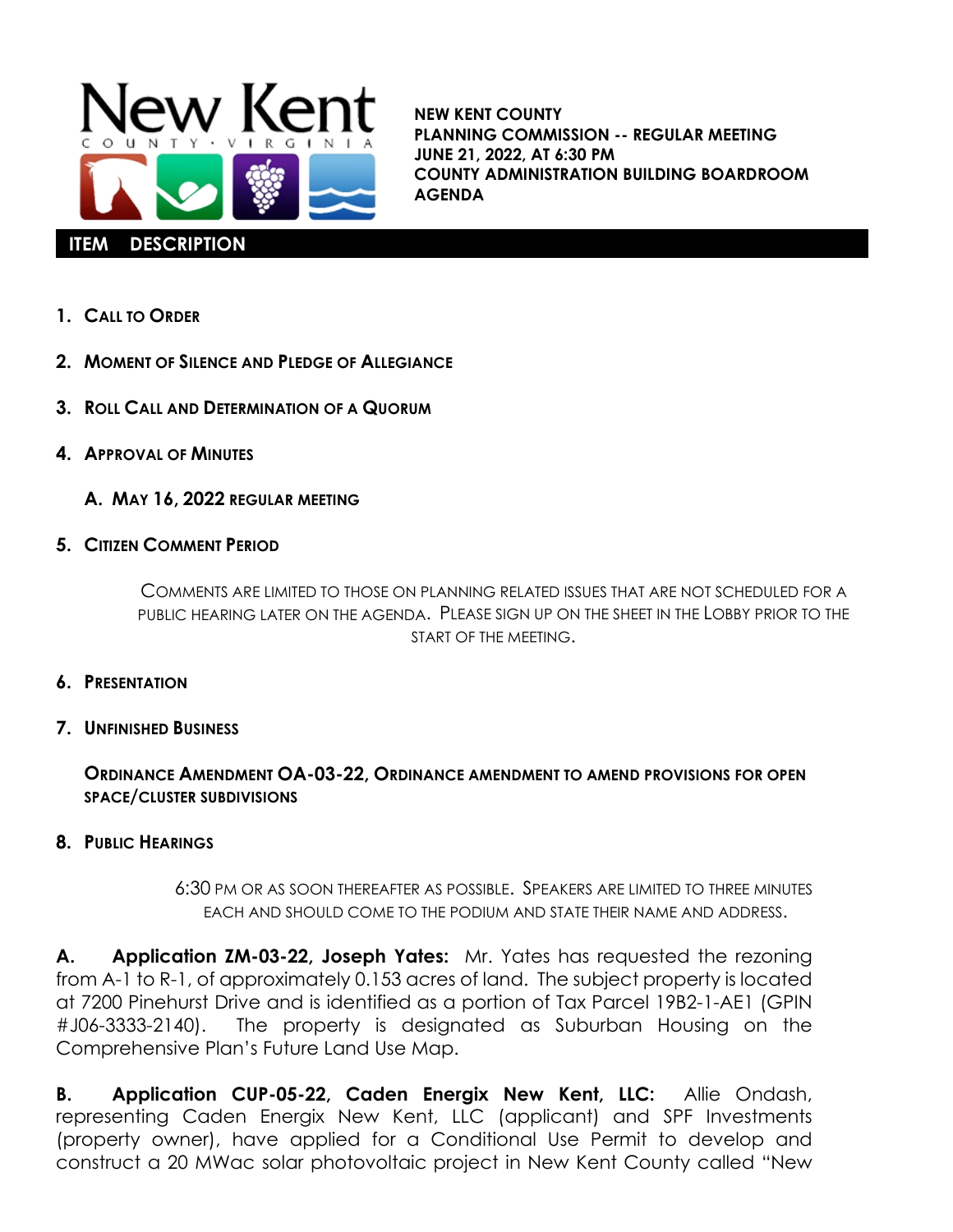Kent Solar." This project is proposed to be located on approximately 200 acres of land, further identified as portions of Tax Parcel 32-5 (GPIN #I13-4169-2181) and Tax Parcel 22-6A (GPIN #114-2072-4712). The parcels are zoned Industrial and are generally located south of Interstate 64 and west of Olivet Church Road (Route 618).

**C. AFD-01-22, Addition to Lower Chickahominy Agricultural and Forestal District:** A request by the Terri D. & Robbie D. Lindsay to add tax map parcel 43-70, GPIN D19-2702-0904, consisting of approximately 24.46 acres to the Lower Chickahominy Agricultural and Forestal District. The Agricultural and Forestal District Advisory Committee met May 19, 2022 to review the application and voted 7:0:0 to forward a favorable recommendation to the Planning Commission.

**D. AFD-02-22, ADDITIONS TO LOWER CHICKAHOMINY AFD:** Requests by Lindsay Arboretum & Game Preserve to add **TM# 43-68, GPIN D20-0134-3650**, consisting of approximately 40 acres and **TM# 43-69, GPIN D19-2828-4119**, consisting of approximately 41.79 acres to the Lower Chickahominy Agricultural and Forestal District. The Agricultural and Forestal District Advisory Committee met May 19, 2022 to review the application and voted 7:0:0 to forward a favorable recommendation to the Planning Commission.

**E. AFD-03-22, ADDITIONS TO YORK RIVER AFD:** Requests by Randolph A. Coleman to add **TM# 47-3-5, GPIN F32-1194-3810**, consisting of approximately 15.13 acres, **TM# 47-3-6, GPIN F32-1232-2791**, consisting of approximately 15.31 acres and **TM# 47-3-7, GPIN F32-0981-2135**, consisting of approximately 18.05 acres to the York River Agricultural and Forestal District. The Agricultural and Forestal District Advisory Committee met May 19, 2022 to review the application and voted 7:0:0 to forward a favorable recommendation to the Planning Commission.

**F. AFD-04-22, ADDITION TO PELHAM SWAMP AFD:** Request by Kendall H. Hatley to add **TM# 22-30, GPIN K13-4076-5155**, consisting of approximately 123.4 acres, to the Pelham Swamp Agricultural and Forestal District. The Agricultural and Forestal District Advisory Committee met May 19, 2022 to review the application and voted 6:0:1 to forward a favorable recommendation to the Planning Commission.

**G. AFD-05-22, WITHDRAWAL FROM YORK RIVER AFD:** Requests by Lloyd C. Davis to withdraw **TM# 38-17, GPIN H31-3173-3534**, consisting of approximately 20 acres, **TM# 38-18, GPIN H31-3518-3760**, consisting of approximately 25 acres and **TM# 38- 19, GPIN H31-3256-2797**, consisting of approximately 12.58 acres from the York River Agricultural and Forestal District. The Agricultural and Forestal District Advisory Committee met May 19, 2022 to review the application and voted 6:0:1 to forward a favorable recommendation to the Planning Commission.

**H. AFD-06-22, ADDITION TO PUTNEY CREEK AFD:** Request by Kimberley Smith McLean and John William McLean to add **TM# 2-44, GPIN P08-0452-1919**, consisting of approximately 53.55 acres, to the Putney Creek Agricultural and Forestal District. The Agricultural and Forestal District Advisory Committee met May 19, 2022 to review the